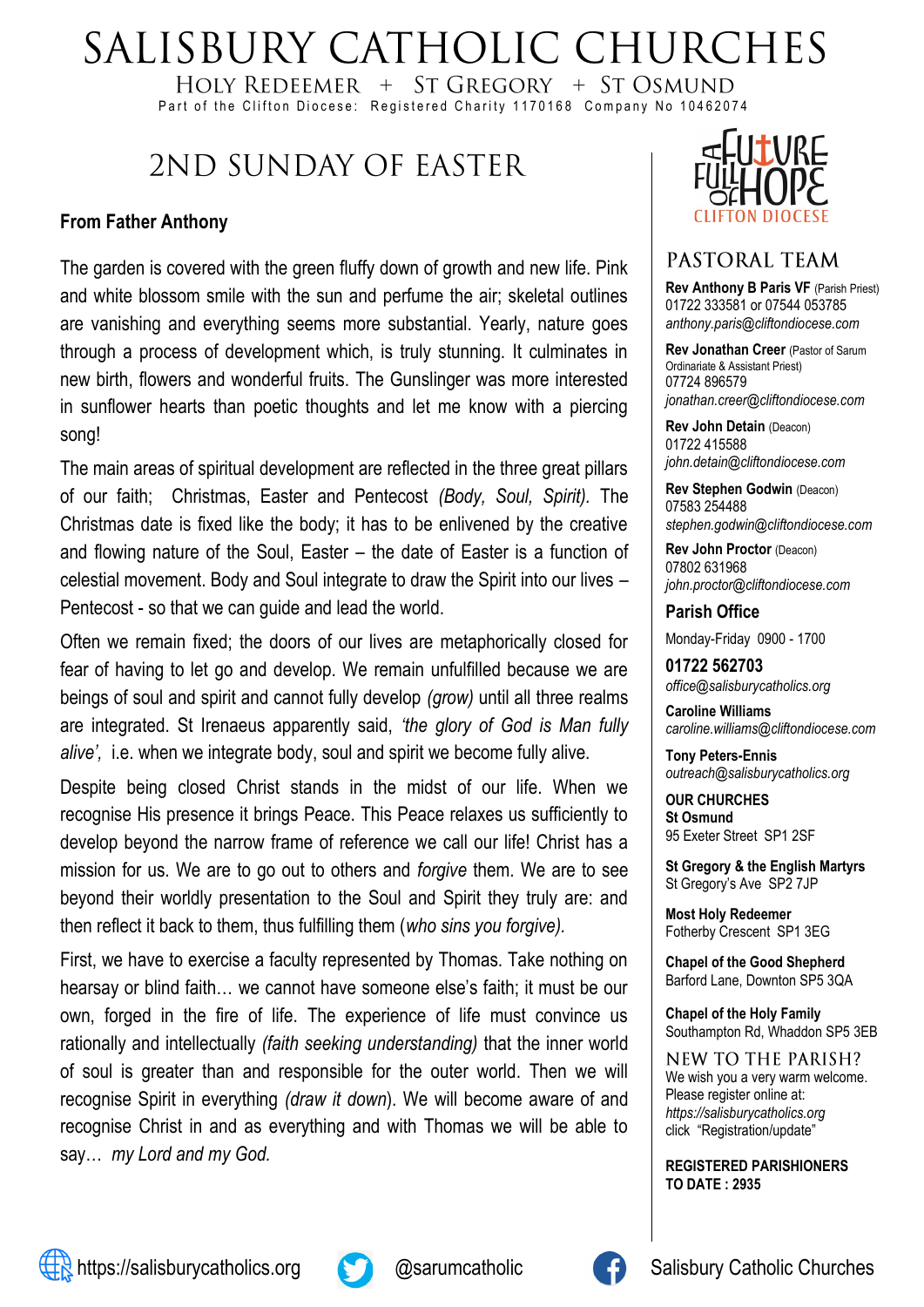### TRIDUUM & EASTER AT OUR CHURCHES

Due to the illness of Father Anthony during Holy Week, contingency plans were needed, but with help all went well. Father Raymond Hayne and Father Michael Fitzpatrick stepped in to support Father Jonathan in celebrating the Vigil and Easter Day liturgies with very short notice. But without the backup of many volunteers, the smooth-running of the programme would have been seriously interrupted. Our deacons were also supported by the welcome return of altar servers and the liturgy was enhanced by musicians, singers and readers. More thanks go to the ever-faithful stewards who were constantly in attendance, and the preparatory spring-cleaning and floral decoration added to the beauty of our churches. The profusion of candles allowed us the peaceful atmosphere for prayerfulness during both solemn and joyful liturgies.

Backstage, keeping the wheels turning were the volunteers who help in the parish office in many and varied ways and this includes a thank-you to so many parishioners (146) in the Outreach team who undertook the delivery of 18,257 Easter cards with all the service times for Holy Week and Easter. This resulted in a significant increase in attendance at many of the services.

The children's Easter-egg hunt proved very popular (no surprise there then!). Thank you to all who donated the eggs.

Last - but by no means least is the grateful acknowledgement from those unable to attend church both here and abroad but have been able to attend virtually through the 'Livestream'. This investment continues to reap rich rewards.

So, once again, a big thank you to ALL who contributed in any way for the benefit of us all and in the service of God.

**Divine Mercy Sunday** In the Year 2000, Pope John Paul II proclaimed that from that year forward the Second Sunday of Easter would be celebrated as Divine Mercy Sunday. On this Sunday, the faithful are called to reflect on the graces won through the life, death, and Resurrection of Jesus Christ. To read the story of Divine Mercy Sunday and how to pray the Chaplet of Divine Mercy click on the image in the 'Top News' box or [click here.](https://salisburycatholics.org/blog/divine-mercy-sunday)

**Triduum and Easter with Pope Francis -** We have the complete set of recordings beginning on Holy Thursday through to the Easter Blessing on Easter Sunday. Just click on the image in our 'Top News' box or [click here.](https://salisburycatholics.org/pope-francis-triduum-easter-2022)  There is also a permanent link on our 'Church TV' page.

**Reading Acts in Easter -** Listen to the 'Acts of the Apostles' read throughout the season of Easter. Starting on Easter Monday, we begin Luke's account of the early church after Christ's Resurrection. The book of Acts records the spread of the Gospel from Jerusalem to Rome. Click on the 'Acts in Easter' button on our homepage or just [click here.](https://salisburycatholics.org/acts-easter)

**Chrism Mass Clifton Cathedral 13 April** - Nearly 600 people filled Clifton Cathedral on Wednesday 13 April for the Chrism Mass, 32 from Salisbury Deanery. Bishop Declan blessed the three oils — the oil of catechumens, the oil of the sick and holy chrism which will be used in the administration of the sacraments throughout the diocese for the year. Photos can be found by going to our Photo Gallery (button on our homepage) or by clicking here. Many thanks to Josephine our coach monitor.

**The Salisbury SPUC** annual Pro-Life Chain takes place this Saturday 23 April, opposite the College on the Southampton Road between 11.00 & 1.00pm. Meet in the Churchill Gardens free Car Park on Southampton Rd at 10.45. Further information from Bernadette on 01722 711137 or Allison on 01722 741 681.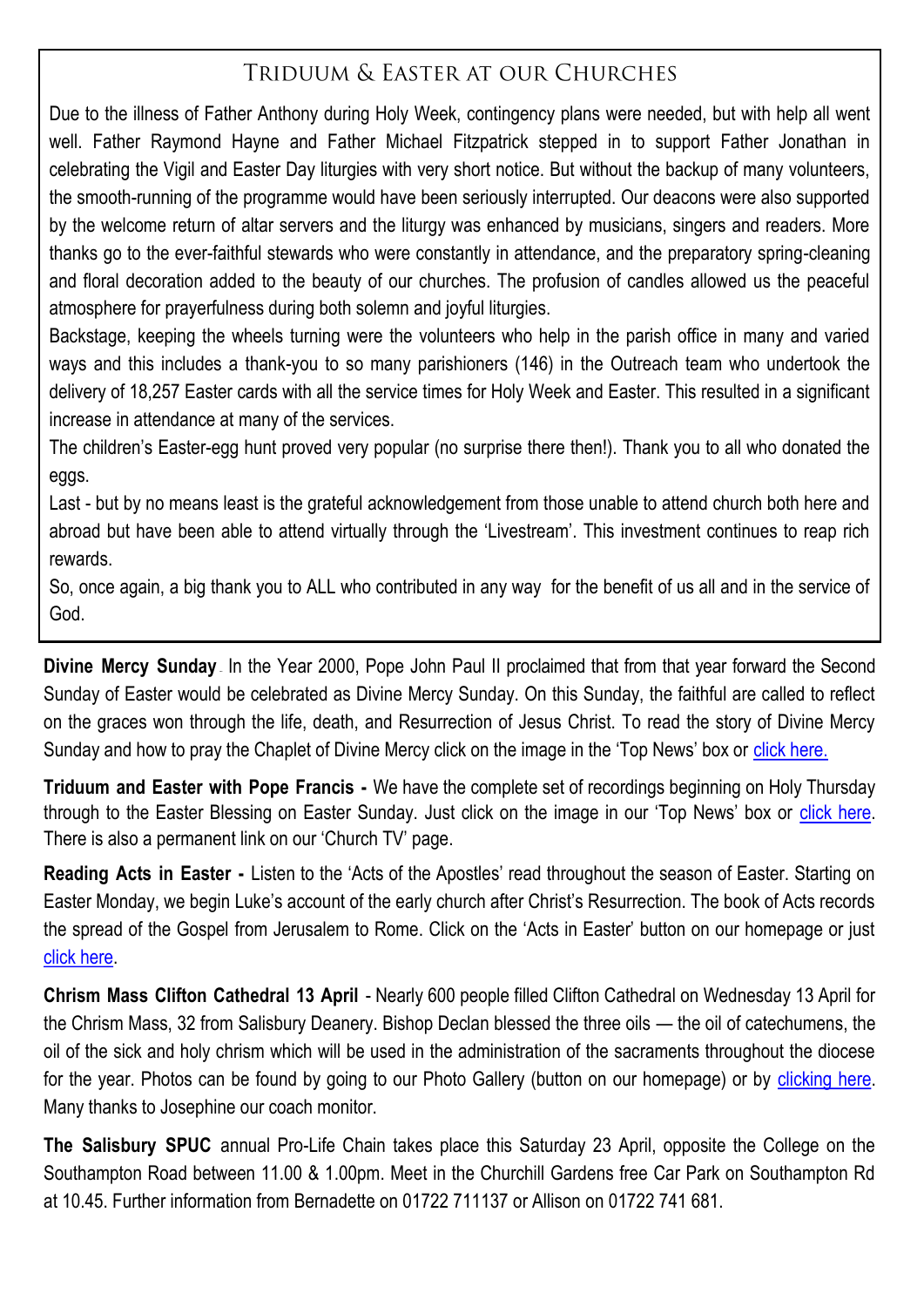**Requiem Mass for Parishioners who died during the early stages of the Pandemic.** As you may remember, in the early stages of lockdown, there were a number of parishioners who died and we were not able to celebrate a Requiem Mass/Funeral in the way that we would normally due to lockdown restrictions. On **Saturday 30 April 2022 at 10am**, there will be a special Requiem Mass for these individuals. It is important that we include everyone to whom this applies - if there is an individual from our three parishes that you wish to make sure we remember, please contact the parish office to submit their name. Many thanks.

**Sister Pauline Mahony of La Retraite Sisters** died on Holy Thursday. Sister Pauline, well known by a number of our parishioners, was a former Headteacher at La Retraite Swan, now Leehurst Swan, and served within our community. She lived in a small convent on Bell Vue road up to 2012 and then moved to Weston-super-Mare. Prior to joining us in Salisbury Sister Pauline spent 17 years as teacher and Head of St Bernadette's in London.

**SCORE** Collection this weekend 23 & 24 April will be a retiring collection for overseas projects**.**

**Rosary -** 2.30pm on Wednesday 27 April in St Osmund's Church in front of Our Lady's Altar. Everyone is very welcome to join, no need to book, just come along.

**Altar Server Training** - Fr Jonathan is planning to lead some altar server training in the coming months. We would like to hear from anyone who was an altar server prior to the pandemic that would now like to return as there will be 'refresher' training for you. We would also like to hear from any child who has made their First Communion who would like to begin serving. Please email the parish office *office@salisburycatholics.org* or ring 01722 562703. Many thanks.

**Confirmation 2022 -** The first meeting is tomorrow Saturday 23 April at 3pm St Osmund's and is for the parents of the candidates. The proposed timetable can be found by clicking on 'Sacraments' on our main menu and then 'Confirmation' or [click here.](https://salisburycatholics.org/confirmation) For further information please contact Annette at *confirmation@salisburycatholics.org*

**First Holy Communion 2022 -** The fourth children's session is at 2pm Saturday 30 April at St Gregory's. For information please contact Annette *fhc@salisburycatholics.org.* [Click here](https://salisburycatholics.org/holy-communion) for the full timetable*.*

**Holy Redeemer and St Osmund Parish Pastoral Council** will be meeting on Wednesday 27 April at 7pm in St Osmund's Parish Rooms.

**World Youth Day Lisbon 2023 -** World Youth Day will next take place in Lisbon in 2023. The Department for Adult Education and Evangelisation is organising an eight-day pilgrimage from July 31 to August 8, 2023 for young adults [18-35] in our diocese. For more information and how to register your interest please click on the image in the 'Top News' box or [click here.](https://salisburycatholics.org/blog/world-youth-day-lisbon-2023)

**Red Box 2021: Thank You! -** In 2021, our three Churches raised £2,834.58 through our Red Boxes and donations to Missio and the Mill Hill Missionaries. Communities around the world are so grateful to be supported through our prayer and donations. The missionaries and the communities they serve are living in such difficult circumstances. Every contribution, however small, is valued by God and can transform the world for the better. Find out more at *missio.org.uk*

**The Sunday Homilies by Bishop Jim Golka & Bishop Robert Barron** are now together on the same page on our website, click on the 'Sunday Homily' button on our homepage or [click here.](https://salisburycatholics.org/sunday-homily) Please note the homily by Bishop Barron is released late on a Saturday and so won't feature on the website until then.

**Children's Liturgy**: Peace be with you! Click on 'Church TV' then select 'Children's Liturgy' or [click here.](https://salisburycatholics.org/childrens-liturgy)